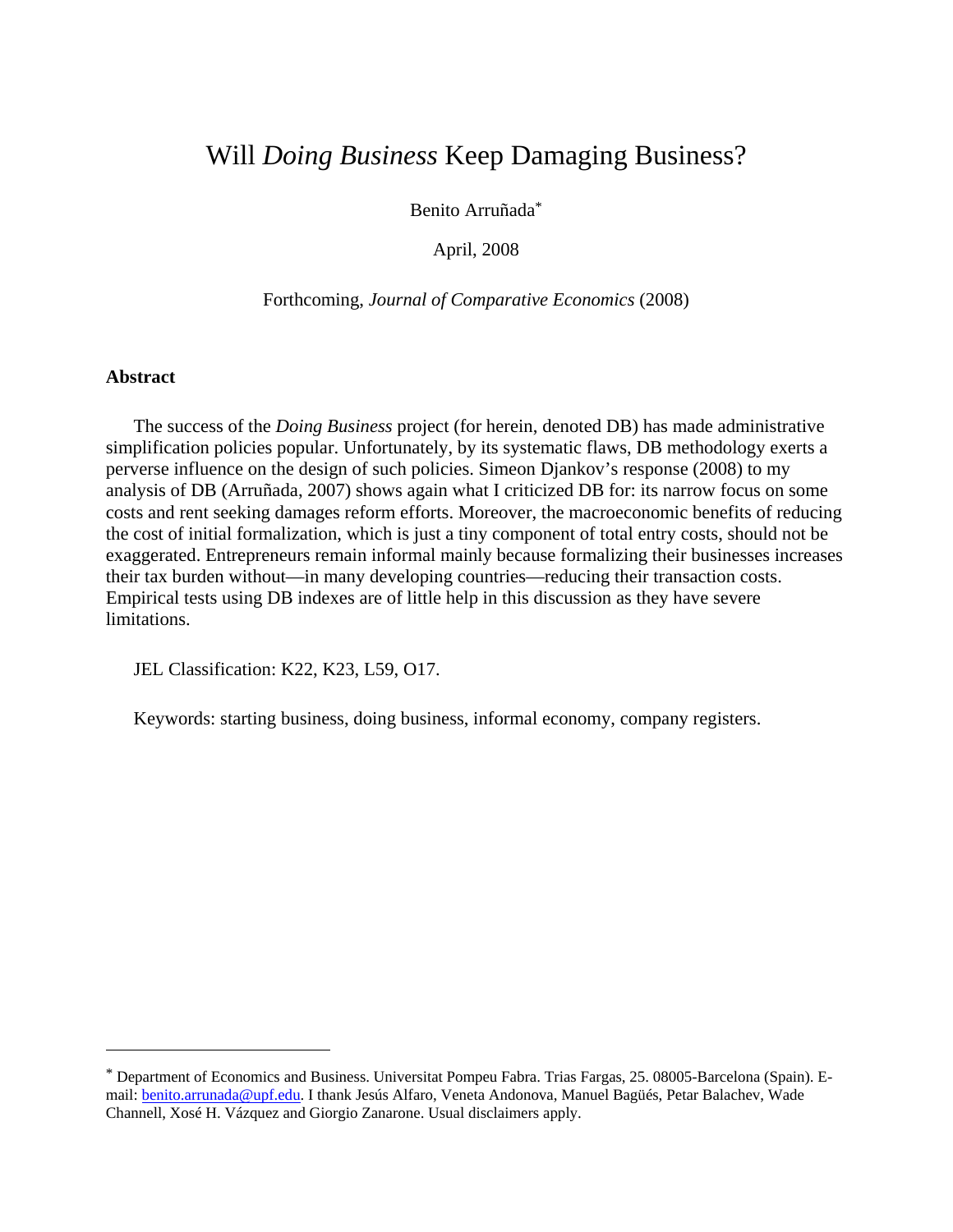# **1. The impact of the** *Doing Business* **project on simplification**

My 2007 article criticized DB mainly for promoting flawed policy priorities in the area of business formalization. Both the DB's Starting Business index and DB's recommendations only consider the costs incurred by entrepreneurs for the initial formalization of a company, disregarding all other costs and benefits, especially the value of such formalization services for reducing future transaction costs. Consequently, DB leads reformers to reduce the average time and cost of initial formalization when the priority in many developing countries should be to achieve functional business registers that will be sufficiently reliable for their services to inform judicial decisions and therefore reduce transaction costs for contractual parties.

In addition, my paper pointed out that the DB method impedes considering essential tradeoffs in institutional design, among them those between ex ante and ex post control of business formalization, the costs of mandatory and formally voluntary procedures, and the costs paid by entrepreneurs and by the State. It also prejudices the choice between public and private solutions, favoring public, vertically-integrated one-stop shops. Similarly, it precludes adaptation to local circumstances. For example, its narrow focus on average costs favors capital-intensive solutions even where little demand for formalization implies that economies of scale are unreachable.

Lastly, the way DB has been marketed misguides reform by exaggerating its simplicity and benefits, enshrining a "one size fits all" policy, repeatedly proclaiming as successful reforms that are plain failures, and containing serious measurement errors (e.g., the USA's score in the Starting Business index). This means it ends up promoting new forms of rent-seeking, such as lobbying DB to modify the scores, or introducing "window-dressing" reforms aimed at improving the indicators.

These criticisms explain why DB is damaging simplification policies. Simeon Djankov's response fails to deal with this argument by defending the overall merits of simplification policies, instead of discussing how they are affected by DB. When examining these merits in the rest of this reply, it is therefore important to keep in mind the relevant issue under discussion: the damage that DB is inflicting on these policies, whatever their merits.

# **2. The rent-seeking trap**

Djankov takes opposition to reform by established interest groups as evidence that the reforms are going in the right direction. Definitely, many current procedures—though not all of them, as the DB logic seems to suggest—mainly help private vested interests. However, such emphasis on rent seeking not only distorts reform priorities but also makes it hard to manage the rent-seeking aspect of reform.

On one hand, as made clear in my paper, transactions costs in general, and rent seeking in particular, are just the price we pay for having specialized institutions. Reforms should aim for efficiency, which means that not only the costs but also the value of the services being provided must be considered. And this is especially so for institutions such as business registers, whose services act as catalysts in the economy.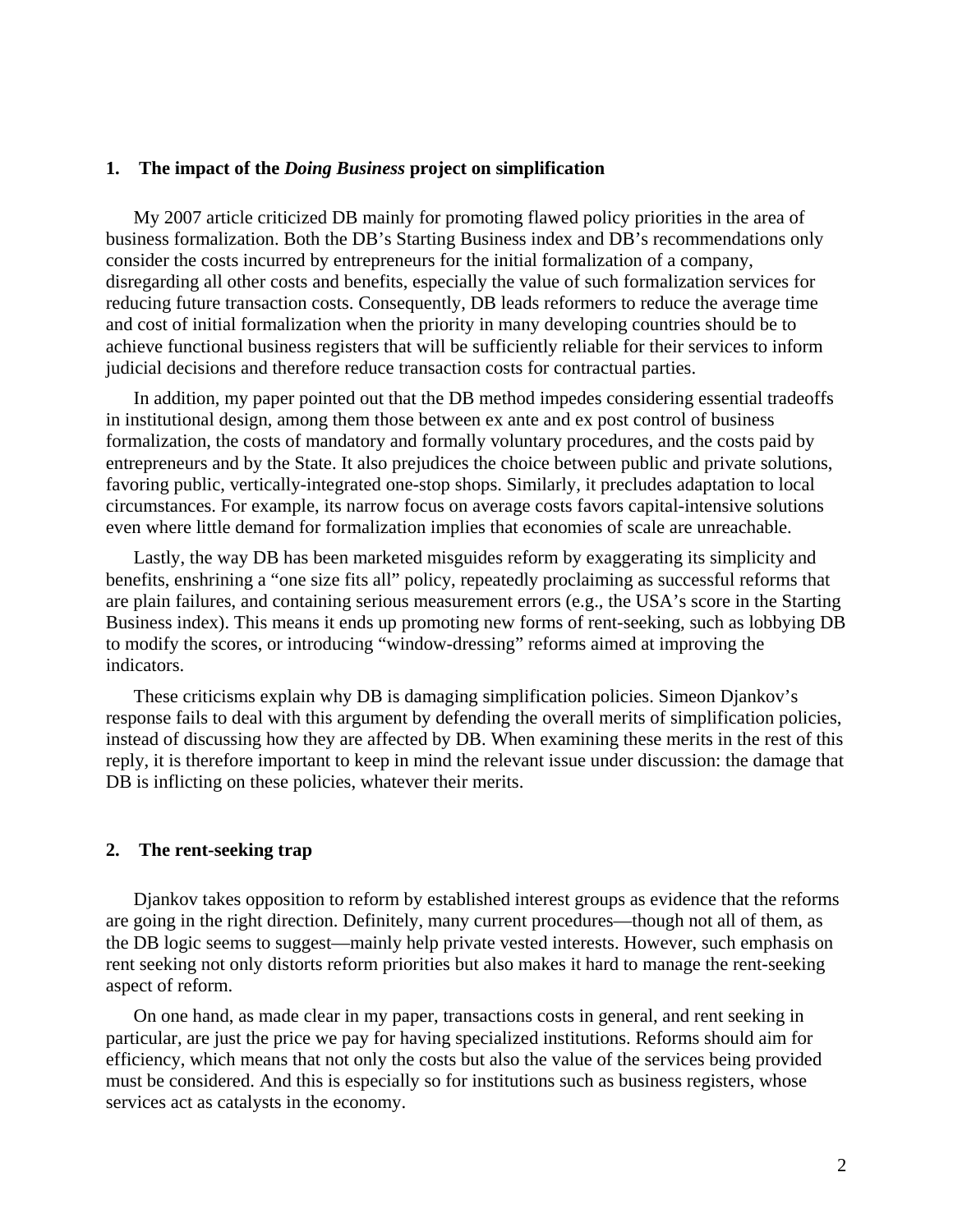On the other hand, without a proper understanding of the value side of such institutions, reformers are lost when managing the rent-seeking side. First, they are simply not prepared for dealing with professional interests, which enjoy obvious information advantages. Second, publicinterested reformers are equally unprepared for managing the rent-seeking practiced by the reform industry itself—that is, the new bureaucrats in charge of the reforms, the consultants selling goods and services, or the politicians seeking rents from international aid agencies. Both factors help to explain why many of these reforms end up in a consensus in which old rent-seekers keep most of their rents as the price for letting reformers (including the new rent-seekers) show off some apparent results, such as speedier procedures, without tackling much more fundamental deficiencies, mainly the unreliability and uselessness of business registers in developing countries.

# **3. Effect on legal certainty**

 $\overline{a}$ 

Focusing reform on minimizing the costs of initial formalization and avoiding rent-seeking is therefore too narrow an approach. The value of formalization services should also be improved, and misguided reforms can damage this goal. DB is also having a negative effect in this dimension, as shown by several of Djankov's comments:

First, business formalization is not an end in itself. It is valuable only if business registers produce reliable information, so that judges rule on litigated cases on the basis of such information and, therefore, private parties can rely on it when writing their contracts. For example, if, because of an unreliable register, register certificates are not taken as conclusive proofs by courts, the whole formalization system is of little help in reducing transaction costs. In such a case, parties have to rely on personal interactions, which drastically limits their trade and specialization opportunities. They also have little interest in formalizing their businesses because the only consequence of formalization is a bigger tax and regulatory burden. Djankov, however, starts his response by suggesting that the opinion of judges is irrelevant and they should be treated only as rent seekers. One wonders how DB-minded reformers can understand the effect that these reforms have on legality and transaction costs when the key users of the institutions being reformed judges—are systematically left out of the analysis and evaluation.

Second, Djankov suggests that a low rate of refusal of registration is a sign of good quality. However, if business formalization is to provide a useful service, mechanisms have to be in place to make sure that the filed documents contain the legally required information, that they are preserved and, especially, that the date of filing, which is key for the legal effects of registration, is not subject to manipulation by parties. All entrepreneurs want registers to provide reliable information that all contractual partners can trust. However, given the public-good nature of register information (Hayek, 1979, p.412), individually they prefer to contribute as little as possible—in terms of resources and, most importantly, in terms of information accuracy. Consequently, the optimal rate of registration refusal is not zero, $<sup>1</sup>$  yet DB urges reforms to aim for</sup> such a zero rate.

Djankov also argues that three elements found in some reforms (Internet registration, electronic signatures and standard incorporation forms) enhance "legal certainty". However, the

<sup>1</sup> For instance, the rejection rates in Canada and the UK are 3 and 8%, respectively (World Bank, 2007, p. 13).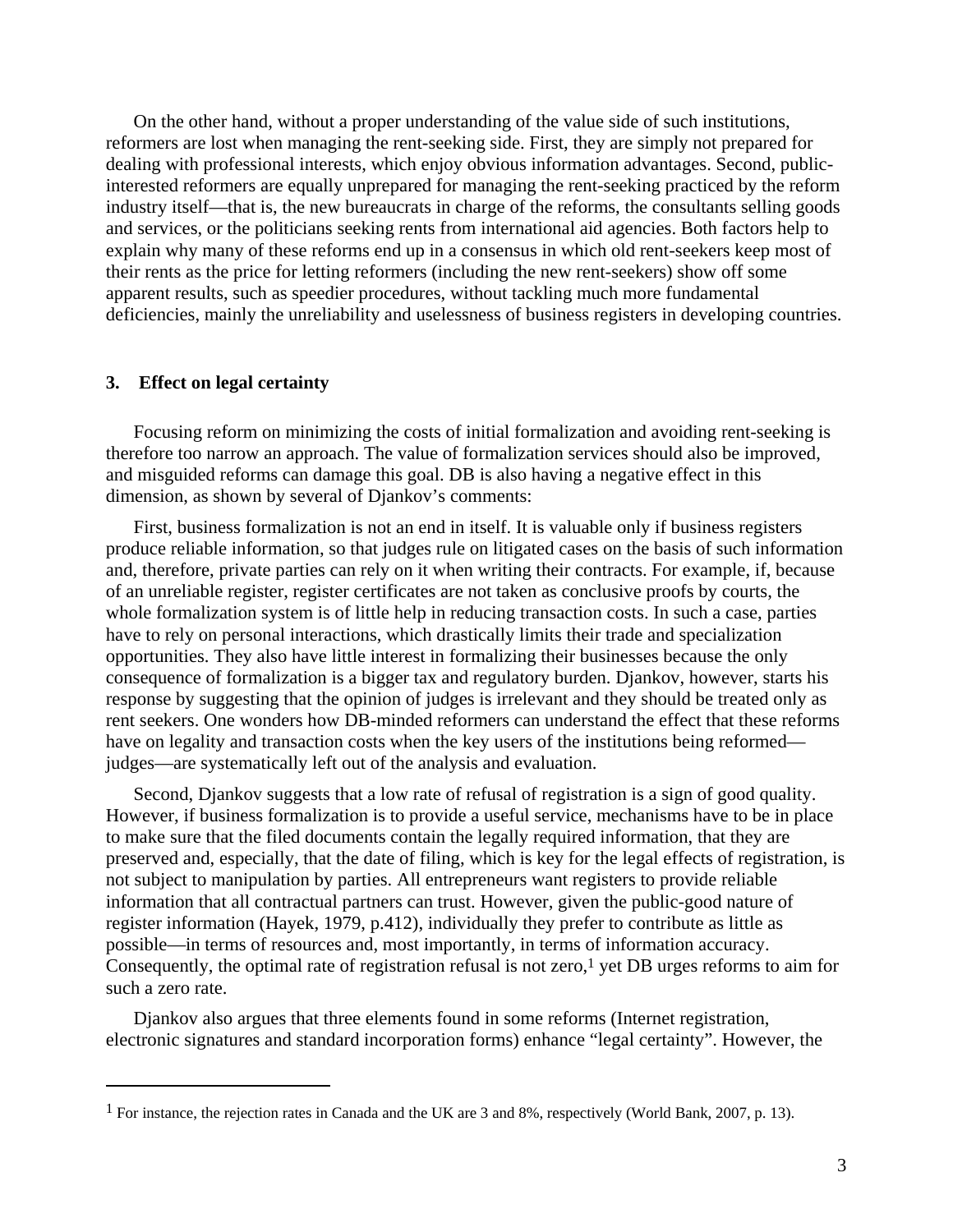effects of these three elements depend on the specifics of the reforms—mainly, the safeguards adopted for electronic access and communication. Moreover, electronic filing is often accompanied by a dilution of the compliance review standards practiced by the register. Overall, these three elements may improve the speed at which data enters the register, but neither its reliability nor its preservation. If the system being reformed was not functional and produced unreliable information, these three elements will be of little help: it will produce equally unreliable information, only faster.

# **4. Unfounded claims of successful reform**

DB also exerts a negative impact by repeatedly publicizing as successful reforms that are in fact failures. My 2007 article negatively assessed reforms in Afghanistan, Colombia, El Salvador and Spain that DB had previously judged as successes.

Instead of revisiting these cases, Djankov now offers a new success story: the 2008 reform in Bulgaria, which has also followed DB recommendations. However, as with previous success stories, this Bulgarian reform also turns out to be flawed. The new Bulgarian business register has introduced new formalities,2 and has been plagued with delays and accusations of corruption (*Sofia Echo*, 2007). A month after the new register was inaugurated, in an open letter to the Minister of Justice, the Bulgarian Industrial Association (BIA), headed by the same Bojidar Danev that Djankov cites as supporting the reforms, described the situation as "complete chaos", with the result that "businesses are being punished" (Beekman, 2008). Consideration has even been given to the possibility of closing the new registry (Koinova, 2008).

Since DB covers 178 countries, it is only reasonable for it to make some mistakes. But reform evaluations appear to be conforming to a pattern, erring always in the same direction. Policies all around the world are being damaged when badly designed and clumsily executed reforms are repeatedly presented as exemplary.

#### **5. How DB methods jeopardize its goals**

 $\overline{a}$ 

Djankov also praises seven changes which are common in reforms of business formalization. These changes in themselves are not problematic, but DB is having a perverse effect on their design. Again, the issue under discussion is not the merits of policy but the negative impact that DB has on policy.

 $<sup>2</sup>$  After the reform it is still necessary for Bulgarian entrepreneurs to have the bylaws drafted by a lawyer, because the</sup> standard forms are too general to be useful; and to have some incorporation documents notarized. (Articles 13(3) and 21(4) of the Register Act state that all the documents that accompany the registration application should comply with the unmodified laws that regulate them and these require notarization). Furthermore, all existing companies have to register again within the next three years, creating legal uncertainty for the estimated 30% of companies with duplicated names; and have to present a certificate that the company applying for re-registration is an operating entity. In addition, the business register has not been entitled to ask parties to rectify minor flaws in the documents filed. So, if the business register rejects an entry, the case enters the usually slow judicial procedure, while the old system made it easier to correct such minor defects.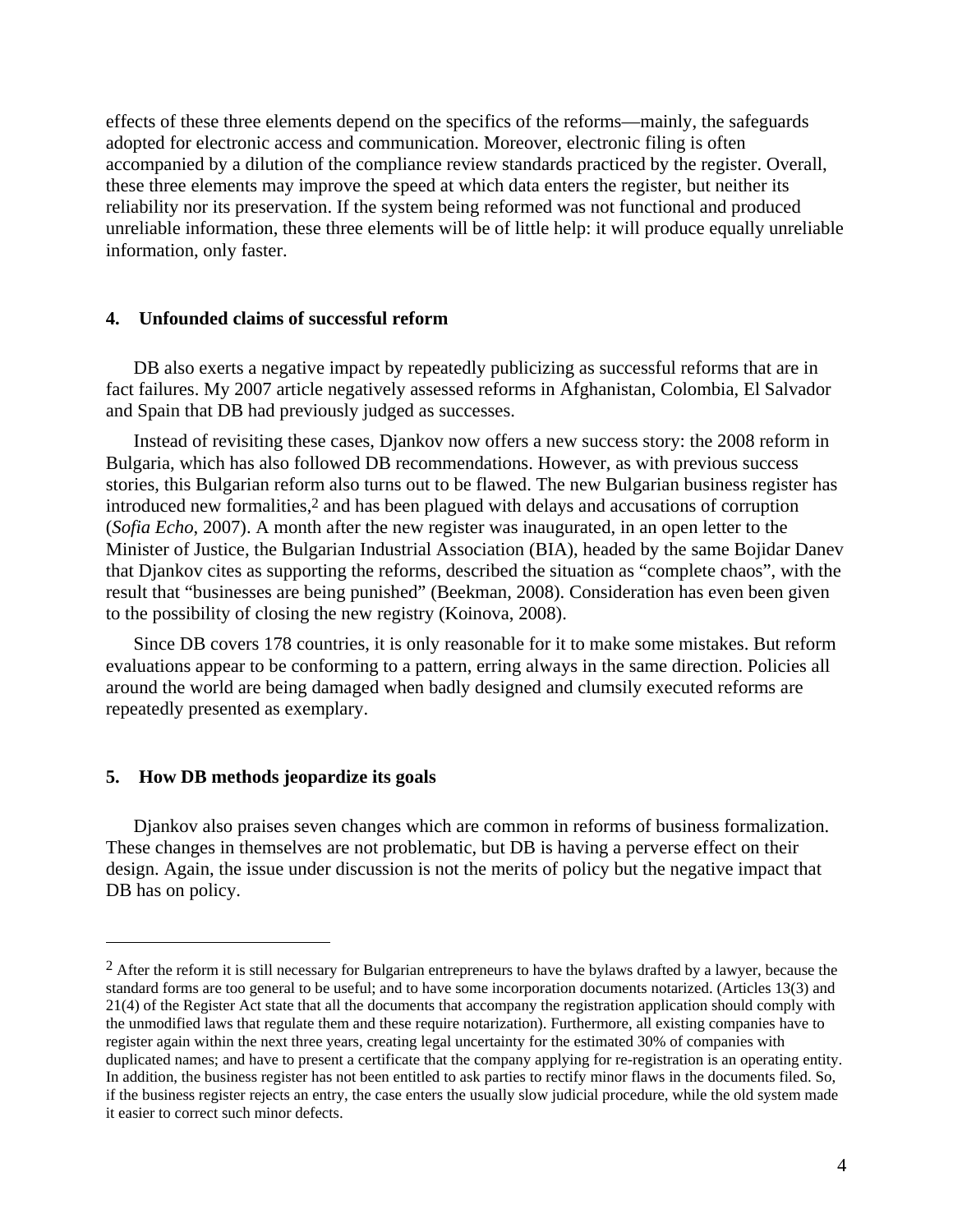Unfortunately, there is insufficient space here to analyze how DB damages the seven policies mentioned by Djankov (see, for a full account, Arruñada, 2008). Let us, however, examine what is, according to the World Bank (2007, p. 12), the most common reform, perhaps because it "can show results quickly": the introduction of one-stop shops for business start-up. DB's methodology harms policy on one-stop shops in several ways. First, by considering only the private costs directly paid by entrepreneurs, DB tends to disregard the cost of implementing the new systems, which is often paid for out of the State budget without any attempt at recovering it via higher fees.

Second, by assuming that entrepreneurs perform all procedures by themselves, DB disregards the private "facilitators" that mediate between entrepreneurs and the formalization bureaucracies. DB's methodology thus ignores how the market helps to solve the formalization problem and just replaces it, adding yet more bureaucracy in the form of the one-stop shop.

This disregard of facilitators precludes the alternative, more adaptable and often more reasonable solution of *private* one-stop shops. The administrative facilitating industry, composed not only of lawyers but also accountants, tax agents and administrative specialists, is organized with a mixture of franchising, subcontracting and referral structures. This suggests that decentralized service providers should be given powerful incentives of the sort that public bureaucracies are seldom able to accommodate. It also suggests that, rather than a fully integrated formula, the optimum structure for mediating between firms and public bureaucracies is probably a variety of more or less specialized intermediaries with different degrees of vertical and horizontal integration.

A sensible policy would therefore focus reform on developing open interfaces with the bureaucracies in charge of the public core of formalization services while allowing the market to organize a multifaceted intermediate sector, comprising all sorts of intermediaries offering entrepreneurs a variety of more or less integrated services. Unfortunately, such a solution is hard to imagine when, as in DB, the emphasis lies on public full-service and zero-price one-stop shops, and facilitators are seen only as rent seekers instead of as service providers.

#### **6. The econometrics: evidence or mirage?**

Djankov also claims that low-cost business formalization provides all sorts of macroeconomic benefits, increasing investment, entrepreneurship, employment, productivity, education and gains from trade liberalization, as well as reducing informality and corruption.

More effective—not merely low-cost—business formalization should have beneficial effects by reducing transaction costs and facilitating taxation and regulation. The efficiency of these beneficial effects, however, depends on many factors, including the cost of achieving more effective formalization, the extent of the demand for the sort of impersonal trade that stands to benefit most from reducing transaction costs and, in the public area, proper use by the State of its additional taxation and regulatory powers. The evidence available, however, focuses on a few of these aspects and has weaknesses that make it hard to evaluate the policy implications.

First of all, most of this evidence uses DB data that at best measures the private cost of mandatory procedures in initial formalization, without considering other costs and benefits or the structural characteristics of formalization systems (e.g., the extent and location of control). Econometric models relying on such data strive to control for some of these other factors. This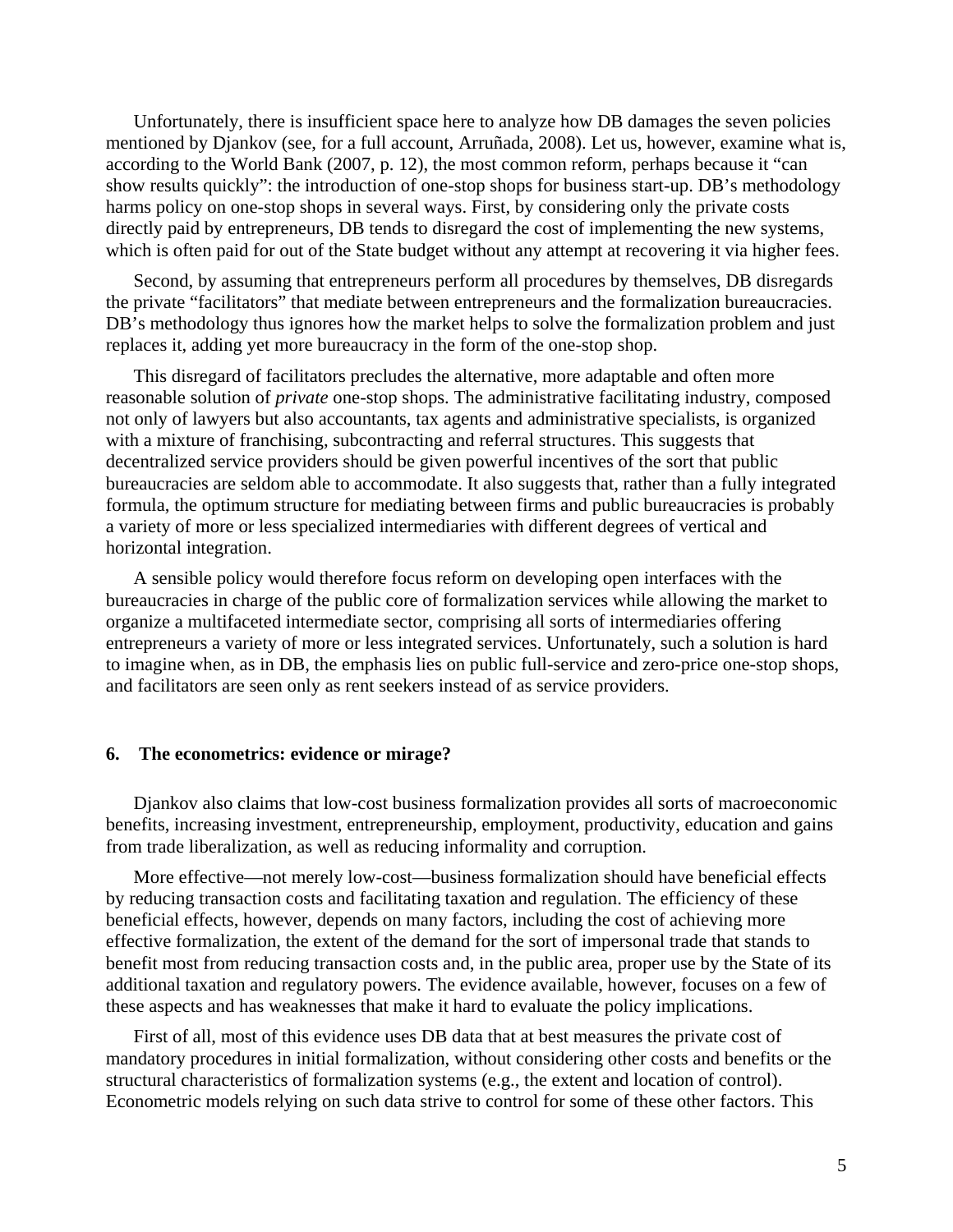inevitably makes results inconclusive, as some other variables remain uncontrolled. This is the case, for example, of the quality and enforcement of taxation and regulation, the cost and effectiveness of other public services, including the courts, and the efficacy of civil and criminal liability for punishing wrongdoers.

It is also difficult for such models to identify causal effects and the influence of hidden variables on both formalization cost and the regression outcomes cannot be ruled out. In particular, cross-country regressions cannot control for many unobservable country characteristics that might drive the results. For instance, economies with good institutions or more developed financial markets tend to perform well in all dimensions, making it hard to estimate the impact of a particular institutional variable. In these circumstances, the significance obtained by the parameter associated with the cost of initial formalization is likely to represent something else and therefore provides no guide for policy.

Cross-industry cross-country studies, which follow Rajan and Zingales' methodology (1998), only resolve some of these problems. For instance, Klapper, Laeven and Rajan (2006) use industry-level USA data as a reference for optimal rates of industry entry, but they rely on country incorporation data for measuring industry effects, even though much entry regulation is industryspecific. They find that, in countries where incorporating a company is more expensive, fewer companies are incorporated, especially in industries for which a high incorporation rate is observed in the USA. However, industry-specific entry constraints vary significantly across countries (e.g., Nicoletti and Scarpetta, 2003) and might be related to the general costs of business formalization and the potential of entry in each industry. Many variables, from politics to administration failure, could thus be causing both costlier formalization procedures and tougher entry constraints in all industries or high-entry ones. The evidence cannot therefore reveal whether the observed effect is due to the cost of general formalization procedures (e.g., company incorporation) or to specific industry constraints (e.g., regulations for opening retail outlets). Consequently, it cannot indicate whether reform should restructure formalization procedures or relax industry constraints.

These models also suffer from the possible presence of hidden costs and benefits, and difficulties for identifying the direction of causation. For instance, the estimated effects remain subject to caveats like "to the extent that … other benefits—such as the provision of greater information to the authorities—can be captured even with reduced costs (for example, by automating the process)" (Klapper, Laeven and Rajan, 2006, p. 622). This ability to capture other benefits with reduced costs seems overly optimistic. Similarly, reliance on instrumental variables such as legal origins for identifying causality and correcting a possible omitted-variables bias is open to doubt, even for those who pioneered their use. According to La Porta, Lopez-de-Silanes and Shleifer, "legal origins influence many spheres of lawmaking and regulation, which makes it dangerous to use them as instruments" and "we do not recommend such [instrumental variables] specifications since legal origins influence a broad range of rules and regulations, and we cannot guarantee that the relevant ones are not omitted in the first stage" (2007, pp. 12 and 16).

# **7. How important is the cost of initial formalization?**

In principle, one would expect small effects from the costs of initial formalization. However, many of these empirical studies estimate that the costs of *initial* formalization have great economic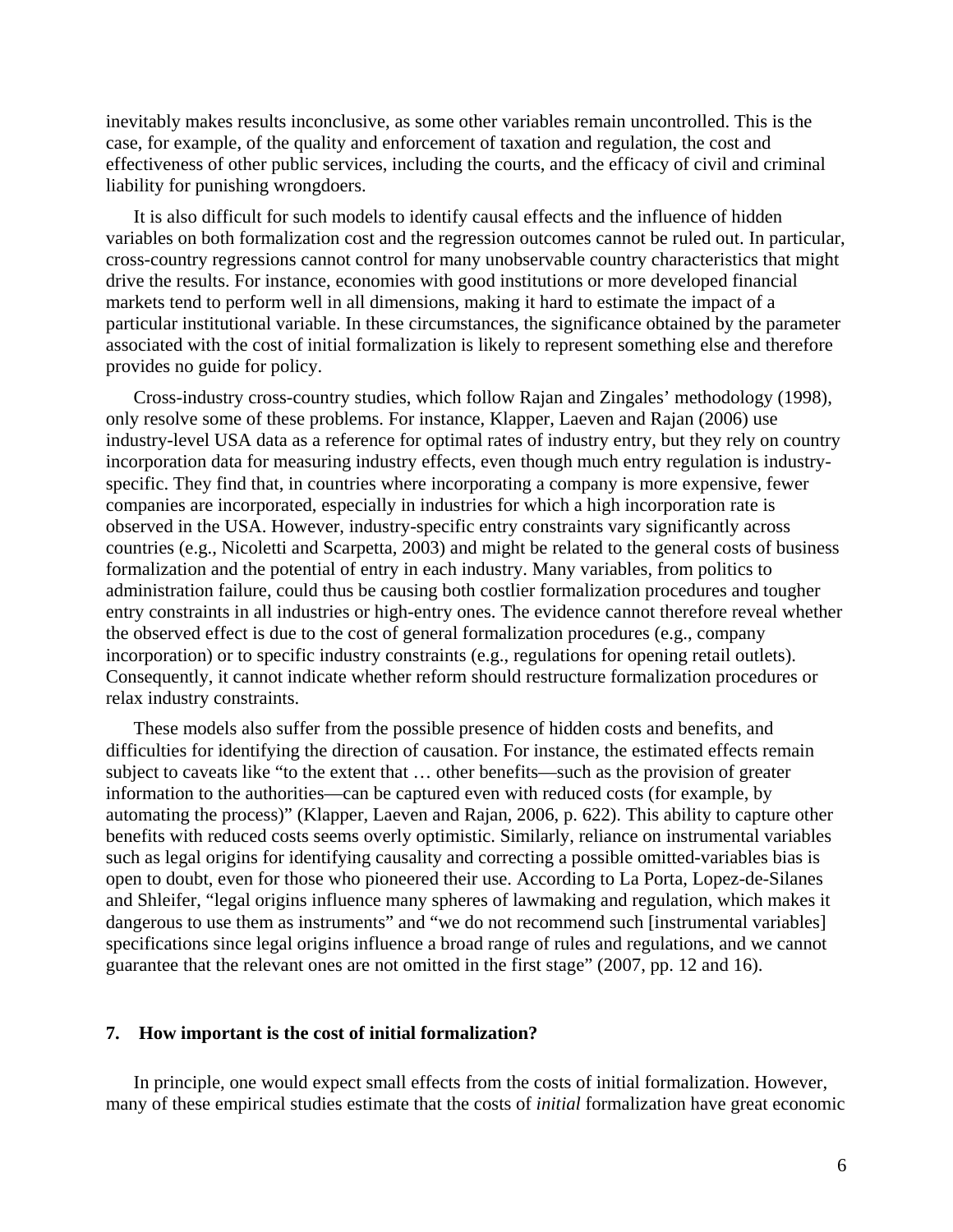effects on macroeconomic variables, such as levels of formalization or entrepreneurship. This suggests that such costs of initial formalization are acting as a proxy for other, more fundamental variables.

To calibrate the low potential impact that initial formalization cost can exert, two common mistakes must be avoided, whereby the cost of registering a company is taken as the only factor of formality and as a main barrier to entry.

In fact, the cost of initial formalization is a minor part of the total cost of formality. Most informal firms remain informal to avoid taxes and regulation, not the initial formalization process. For a similar reason, many formal firms remain proprietorships instead of becoming corporations.<sup>3</sup> Moreover, it is not only the cost of formalization but also its value that determine entrepreneurs' decisions, and both may be positively correlated. When little value is added, businesses tend to remain informal, as shown by the high proportion of companies that remain unregistered in developing countries. Furthermore, the link between initial formalization of companies and overall formality in the economy also breaks down because legalization of a firm does not preclude informality in many of its future transactions: e.g., most tax evasion in developed economies is carried out by formal firms. In addition, many informal firms are small, or comprise self-employed workers. However, the DB index measures the costs of formalizing mid-size companies, which are rarely informal. Lastly, the costs of formalizing a proprietorship or a company differ substantially because in most countries individual firms are not required to register with the commercial register and enjoy different tax treatment in terms of both rates and enforcement. Overall, the cost of registering a mid-size company can, at best, be a proxy of institutional quality, but not a main cause of key macro variables. Therefore, it is not the magic bullet for economic development that DB is selling.

Second, the cost of initial formalization is a relatively minor component of total entry costs. The use of the "entry" label for initial formalization costs, which is common in the startup literature, causes confusion. For example, the costs of business formalization or start-up play practically no role in Alesina *et al.* (2005), who "look at the effects of regulation on investment in the transport (airlines, road freight, and railways), communication (telecommunications and postal) and utilities (electricity and gas) sectors." To do so, they "measure regulation with different time-varying indicators that capture entry barriers and the extent of public ownership, among other things." These "entry barriers cover legal limitations on the number of companies in potentially competitive markets and rules on vertical integration of network industries." (p. 801). However, Djankov interprets that "Alesina et al. (2005) find that *business start-up reforms* have a significant positive impact on investment in the transport, communication, and utilities industries" (emphasis added). Lowering entry barriers should be a policy priority—focusing on trivial entry barriers is, at best, a distraction.

 $\overline{a}$ 

 $3$  For example, the difference between personal and corporate taxes is statistically highly significant in determining incorporations in Klapper, Laeven and Rajan (2006), and the economic effect is likely to be several times greater than that of formalization costs.